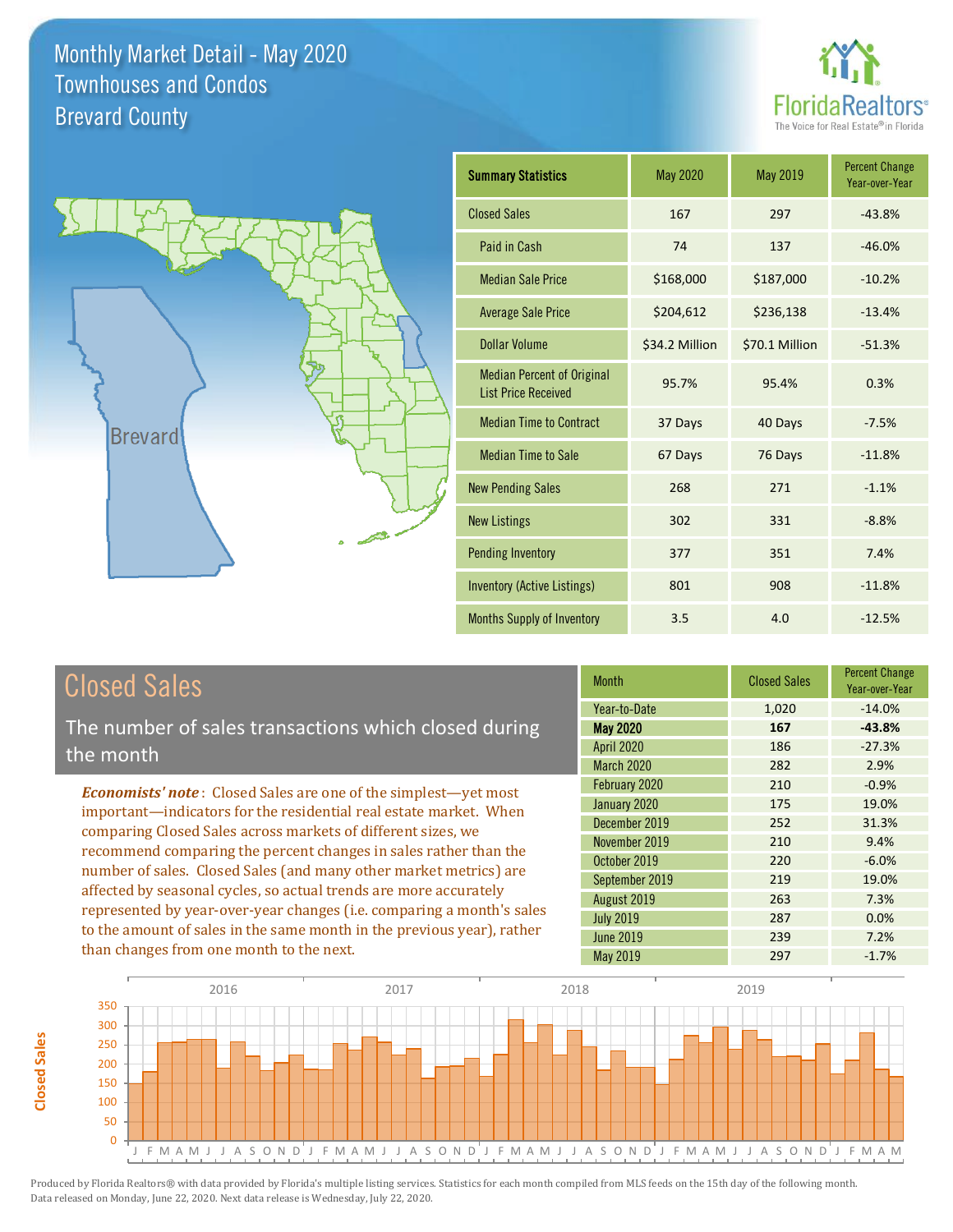

122 -4.7%

122 1.7%

| Cash Sales                                                                     | <b>Month</b>      | <b>Cash Sales</b> | <b>Percent Change</b><br>Year-over-Year |
|--------------------------------------------------------------------------------|-------------------|-------------------|-----------------------------------------|
|                                                                                | Year-to-Date      | 454               | $-21.9%$                                |
| The number of Closed Sales during the month in which                           | <b>May 2020</b>   | 74                | $-46.0%$                                |
| buyers exclusively paid in cash                                                | <b>April 2020</b> | 68                | $-41.4%$                                |
|                                                                                | <b>March 2020</b> | 135               | $-2.2%$                                 |
|                                                                                | February 2020     | 89                | $-17.6%$                                |
|                                                                                | January 2020      | 88                | 7.3%                                    |
| <b>Economists' note:</b> Cash Sales can be a useful indicator of the extent to | December 2019     | 89                | 1.1%                                    |
| which investors are participating in the market. Why? Investors are            | November 2019     | 81                | $-15.6%$                                |
| far more likely to have the funds to purchase a home available up front,       | October 2019      | 104               | $-14.0\%$                               |
| whereas the typical homebuyer requires a mortgage or some other                | September 2019    | 76                | $-19.1%$                                |

August 2019

July 2019

J F M A M J J A S O N D J F M A M J J A S O N D J F M A M J J A S O N D J F M A M J J A S O N D J F M A M 0 50 100 150 200 2016 2017 2017 2018 2019 2019

# Cash Sales as a Percentage of Closed Sales

form of financing. There are, of course, many possible exceptions, so

this statistic should be interpreted with care.

The percentage of Closed Sales during the month which were Cash Sales

*Economists' note* : This statistic is simply another way of viewing Cash Sales. The remaining percentages of Closed Sales (i.e. those not paid fully in cash) each month involved some sort of financing, such as mortgages, owner/seller financing, assumed loans, etc.

| <b>Month</b>      | <b>Percent of Closed</b><br>Sales Paid in Cash | <b>Percent Change</b><br>Year-over-Year |
|-------------------|------------------------------------------------|-----------------------------------------|
| Year-to-Date      | 44.5%                                          | $-9.2%$                                 |
| <b>May 2020</b>   | 44.3%                                          | $-3.9%$                                 |
| <b>April 2020</b> | 36.6%                                          | $-19.2%$                                |
| March 2020        | 47.9%                                          | $-5.0%$                                 |
| February 2020     | 42.4%                                          | $-16.7%$                                |
| January 2020      | 50.3%                                          | $-9.9%$                                 |
| December 2019     | 35.3%                                          | $-22.9%$                                |
| November 2019     | 38.6%                                          | $-22.8%$                                |
| October 2019      | 47.3%                                          | $-8.5%$                                 |
| September 2019    | 34.7%                                          | $-32.1%$                                |
| August 2019       | 46.4%                                          | $-5.3%$                                 |
| <b>July 2019</b>  | 42.5%                                          | $-4.7%$                                 |
| <b>June 2019</b>  | 41.8%                                          | $-14.5%$                                |
| May 2019          | 46.1%                                          | $-7.8%$                                 |

June 2019 **100** -8.3%

May 2019 137 29.3%

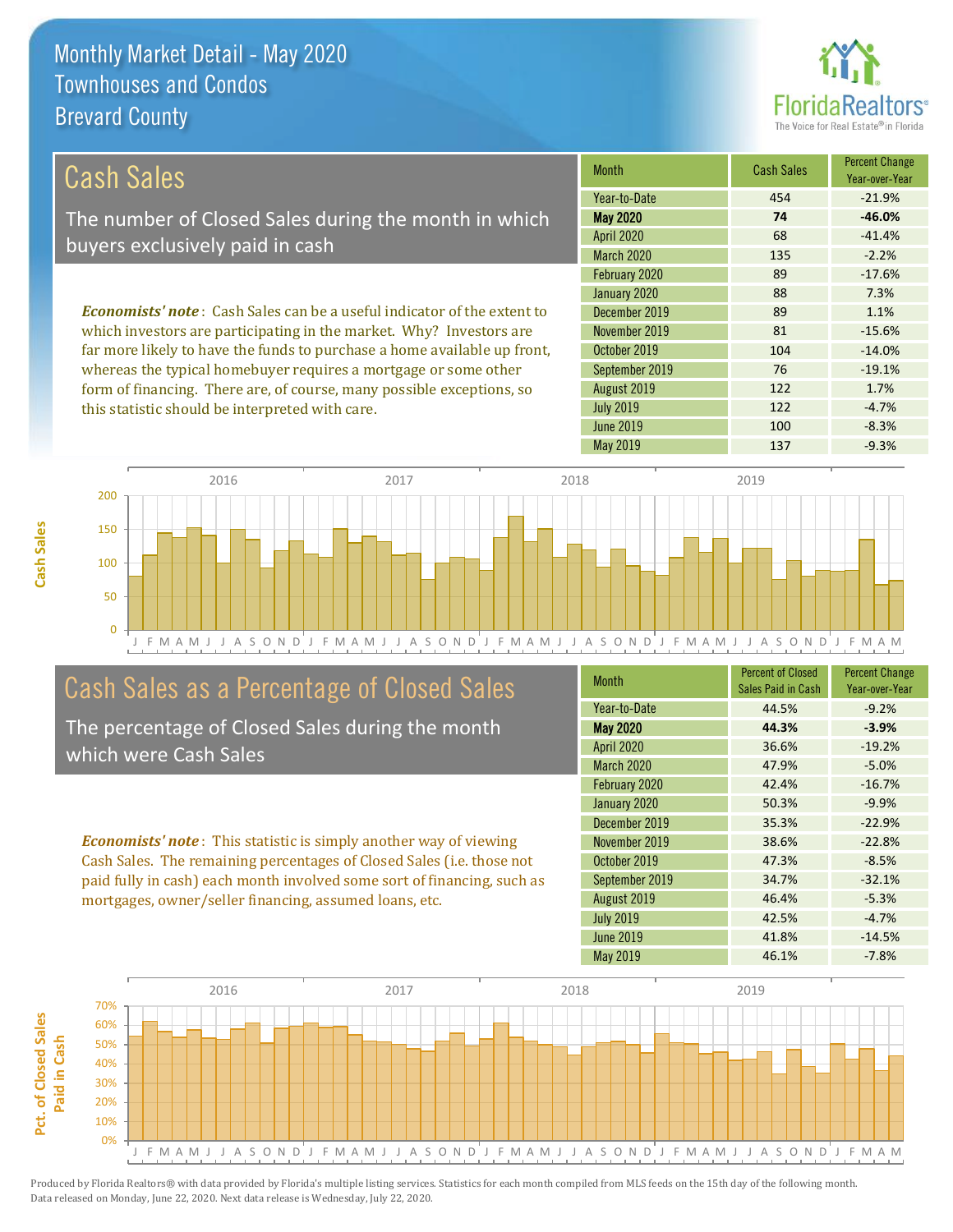

# Median Sale Price

The median sale price reported for the month (i.e. 50% of sales were above and 50% of sales were below)

*Economists' note* : Median Sale Price is our preferred summary statistic for price activity because, unlike Average Sale Price, Median Sale Price is not sensitive to high sale prices for small numbers of homes that may not be characteristic of the market area. Keep in mind that median price trends over time are not always solely caused by changes in the general value of local real estate. Median sale price only reflects the values of the homes that *sold* each month, and the mix of the types of homes that sell can change over time.

| <b>Month</b>     | <b>Median Sale Price</b> | <b>Percent Change</b><br>Year-over-Year |
|------------------|--------------------------|-----------------------------------------|
| Year-to-Date     | \$194,750                | 8.2%                                    |
| <b>May 2020</b>  | \$168,000                | $-10.2%$                                |
| April 2020       | \$214,950                | 23.9%                                   |
| March 2020       | \$205,000                | 10.8%                                   |
| February 2020    | \$210,750                | 21.5%                                   |
| January 2020     | \$170,000                | 0.4%                                    |
| December 2019    | \$191,850                | 3.7%                                    |
| November 2019    | \$195,000                | 18.0%                                   |
| October 2019     | \$185,000                | 5.7%                                    |
| September 2019   | \$199,990                | 18.3%                                   |
| August 2019      | \$185,000                | 2.8%                                    |
| <b>July 2019</b> | \$183,000                | 7.2%                                    |
| <b>June 2019</b> | \$200,000                | 14.3%                                   |
| May 2019         | \$187,000                | 3.9%                                    |



## Average Sale Price

The average sale price reported for the month (i.e. total sales in dollars divided by the number of sales)

*Economists' note* : Usually, we prefer Median Sale Price over Average Sale Price as a summary statistic for home prices. However, Average Sale Price does have its uses—particularly when it is analyzed alongside the Median Sale Price. For one, the relative difference between the two statistics can provide some insight into the market for higher-end homes in an area.

| Month             | <b>Average Sale Price</b> | <b>Percent Change</b><br>Year-over-Year |
|-------------------|---------------------------|-----------------------------------------|
| Year-to-Date      | \$236,073                 | 5.0%                                    |
| <b>May 2020</b>   | \$204,612                 | $-13.4%$                                |
| April 2020        | \$234,684                 | 2.7%                                    |
| <b>March 2020</b> | \$268,049                 | 17.2%                                   |
| February 2020     | \$246,197                 | 15.3%                                   |
| January 2020      | \$203,898                 | $-0.5%$                                 |
| December 2019     | \$235,823                 | 11.1%                                   |
| November 2019     | \$228,869                 | 10.6%                                   |
| October 2019      | \$214,790                 | 1.5%                                    |
| September 2019    | \$224,440                 | 11.0%                                   |
| August 2019       | \$220,228                 | 3.5%                                    |
| <b>July 2019</b>  | \$212,772                 | 1.9%                                    |
| <b>June 2019</b>  | \$247,139                 | 21.1%                                   |
| <b>May 2019</b>   | \$236,138                 | 5.2%                                    |

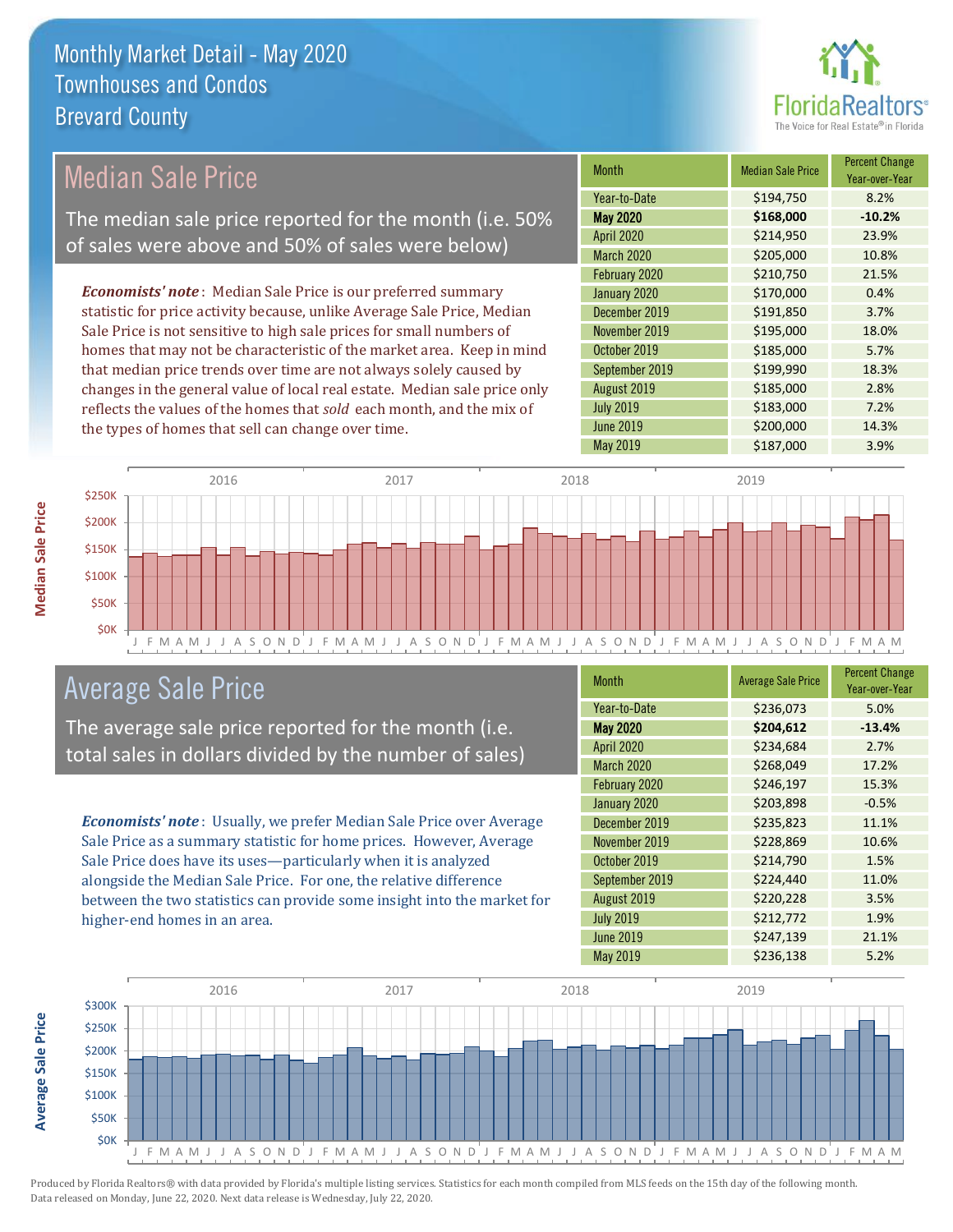

## ollar Volume

The sum of the sale prices for all sales which closed during the month

*Economists' note* : Dollar Volume is simply the sum of all sale prices in a given time period, and can quickly be calculated by multiplying Closed Sales by Average Sale Price. It is a strong indicator of the health of the real estate industry in a market, and is of particular interest to real estate professionals, investors, analysts, and government agencies. Potential home sellers and home buyers, on the other hand, will likely be better served by paying attention to trends in the two components of Dollar Volume (i.e. sales and prices) individually.

| <b>Month</b>     | Dollar Volume   | <b>Percent Change</b><br>Year-over-Year |
|------------------|-----------------|-----------------------------------------|
| Year-to-Date     | \$240.8 Million | $-9.7%$                                 |
| <b>May 2020</b>  | \$34.2 Million  | $-51.3%$                                |
| April 2020       | \$43.7 Million  | $-25.4%$                                |
| March 2020       | \$75.6 Million  | 20.6%                                   |
| February 2020    | \$51.7 Million  | 14.3%                                   |
| January 2020     | \$35.7 Million  | 18.4%                                   |
| December 2019    | \$59.4 Million  | 45.8%                                   |
| November 2019    | \$48.1 Million  | 20.9%                                   |
| October 2019     | \$47.3 Million  | $-4.6%$                                 |
| September 2019   | \$49.2 Million  | 32.1%                                   |
| August 2019      | \$57.9 Million  | 11.1%                                   |
| <b>July 2019</b> | \$61.1 Million  | 1.9%                                    |
| <b>June 2019</b> | \$59.1 Million  | 29.8%                                   |
| <b>May 2019</b>  | \$70.1 Million  | 3.5%                                    |



# Median Percent of Original List Price Received

The median of the sale price (as a percentage of the original list price) across all properties selling during the month

*Economists' note* : The Median Percent of Original List Price Received is useful as an indicator of market recovery, since it typically rises as buyers realize that the market may be moving away from them and they need to match the selling price (or better it) in order to get a contract on the house. This is usually the last measure to indicate a market has shifted from down to up, so it is what we would call a *lagging* indicator.

| <b>Month</b>      | Med. Pct. of Orig.<br><b>List Price Received</b> | <b>Percent Change</b><br>Year-over-Year |
|-------------------|--------------------------------------------------|-----------------------------------------|
| Year-to-Date      | 96.0%                                            | 0.6%                                    |
| <b>May 2020</b>   | 95.7%                                            | 0.3%                                    |
| <b>April 2020</b> | 95.9%                                            | 0.3%                                    |
| <b>March 2020</b> | 96.0%                                            | 0.8%                                    |
| February 2020     | 96.3%                                            | 1.0%                                    |
| January 2020      | 95.7%                                            | 0.2%                                    |
| December 2019     | 96.1%                                            | 1.5%                                    |
| November 2019     | 95.0%                                            | 0.5%                                    |
| October 2019      | 95.5%                                            | $-0.1%$                                 |
| September 2019    | 95.6%                                            | 1.0%                                    |
| August 2019       | 94.7%                                            | $-1.1%$                                 |
| <b>July 2019</b>  | 95.6%                                            | $-0.1%$                                 |
| <b>June 2019</b>  | 95.9%                                            | 0.0%                                    |
| <b>May 2019</b>   | 95.4%                                            | $-0.6%$                                 |

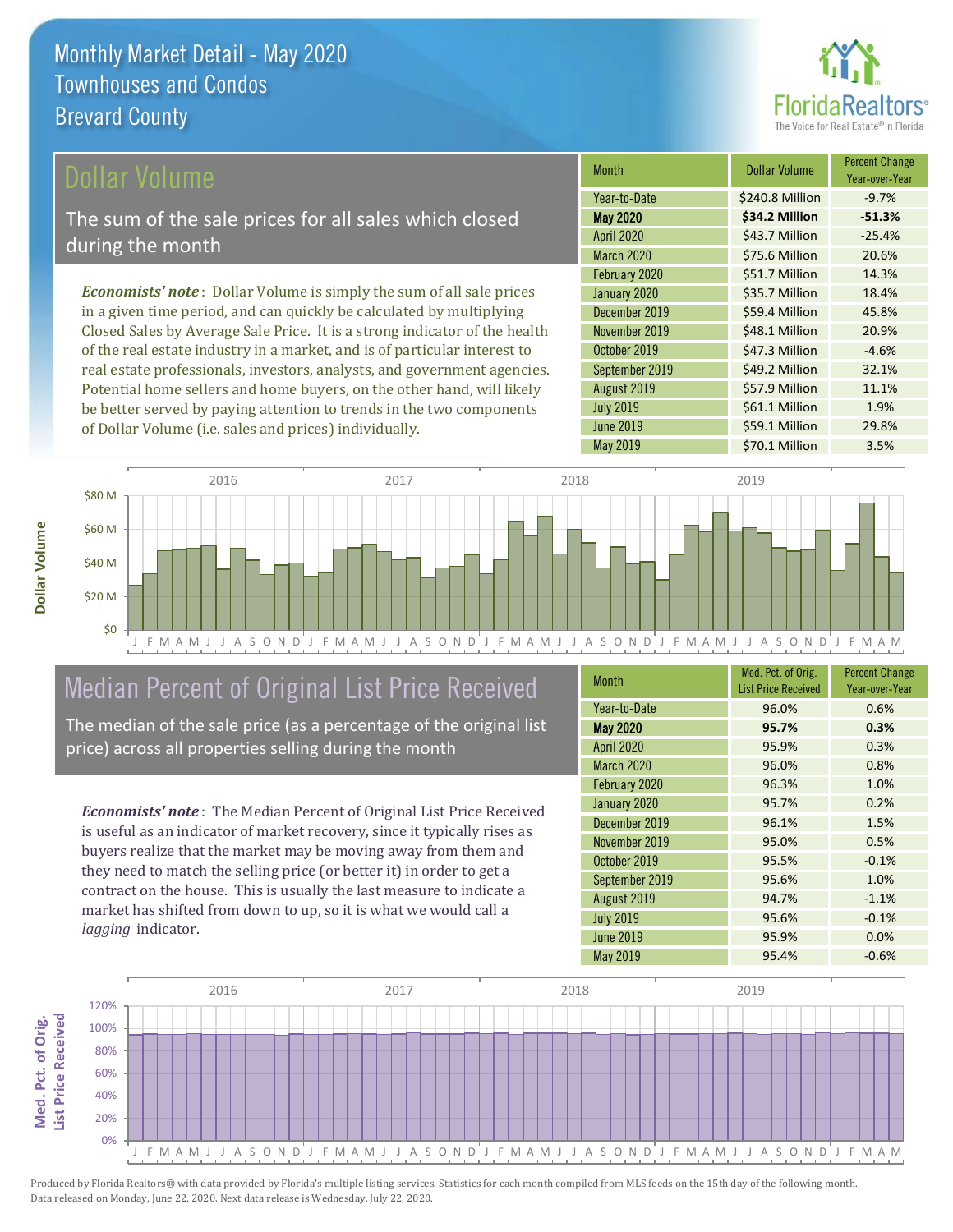

## Median Time to Contract

The median number of days between the listing date and contract date for all Closed Sales during the month

*Economists' note* : Like Time to Sale, Time to Contract is a measure of the length of the home selling process calculated for sales which closed during the month. The difference is that Time to Contract measures the number of days between the initial listing of a property and the signing of the contract which eventually led to the closing of the sale. When the gap between Median Time to Contract and Median Time to Sale grows, it is usually a sign of longer closing times and/or declining numbers of cash sales.

| <b>Month</b>      | <b>Median Time to</b><br>Contract | <b>Percent Change</b><br>Year-over-Year |
|-------------------|-----------------------------------|-----------------------------------------|
| Year-to-Date      | 33 Days                           | $-23.3%$                                |
| <b>May 2020</b>   | 37 Days                           | $-7.5%$                                 |
| <b>April 2020</b> | 26 Days                           | $-49.0%$                                |
| March 2020        | 30 Days                           | $-33.3%$                                |
| February 2020     | 49 Days                           | 0.0%                                    |
| January 2020      | 37 Days                           | 5.7%                                    |
| December 2019     | 33 Days                           | $-23.3%$                                |
| November 2019     | 38 Days                           | 0.0%                                    |
| October 2019      | 47 Days                           | 56.7%                                   |
| September 2019    | 48 Days                           | 50.0%                                   |
| August 2019       | 50 Days                           | 100.0%                                  |
| <b>July 2019</b>  | 44 Days                           | 29.4%                                   |
| <b>June 2019</b>  | 34 Days                           | 0.0%                                    |
| May 2019          | 40 Days                           | 48.1%                                   |



## Median Time to Sale

**Median Time to Contract**

**Median Time to** 

The median number of days between the listing date and closing date for all Closed Sales during the month

*Economists' note* : Time to Sale is a measure of the length of the home selling process, calculated as the number of days between the initial listing of a property and the closing of the sale. *Median* Time to Sale is the amount of time the "middle" property selling this month was on the market. That is, 50% of homes selling this month took *less* time to sell, and 50% of homes took *more* time to sell. Median Time to Sale gives a more accurate picture than Average Time to Sale, which can be skewed upward by small numbers of properties taking an abnormally long time to sell.

| <b>Month</b>      | <b>Median Time to Sale</b> | <b>Percent Change</b><br>Year-over-Year |
|-------------------|----------------------------|-----------------------------------------|
| Year-to-Date      | 74 Days                    | $-6.3%$                                 |
| <b>May 2020</b>   | 67 Days                    | $-11.8%$                                |
| April 2020        | 72 Days                    | $-13.3%$                                |
| <b>March 2020</b> | 69 Days                    | $-11.5%$                                |
| February 2020     | 88 Days                    | 8.6%                                    |
| January 2020      | 75 Days                    | 1.4%                                    |
| December 2019     | 78 Days                    | 0.0%                                    |
| November 2019     | 80 Days                    | 9.6%                                    |
| October 2019      | 83 Days                    | 25.8%                                   |
| September 2019    | 92 Days                    | 29.6%                                   |
| August 2019       | 81 Days                    | 30.6%                                   |
| <b>July 2019</b>  | 80 Days                    | 25.0%                                   |
| <b>June 2019</b>  | 73 Days                    | 2.8%                                    |
| May 2019          | 76 Days                    | 13.4%                                   |

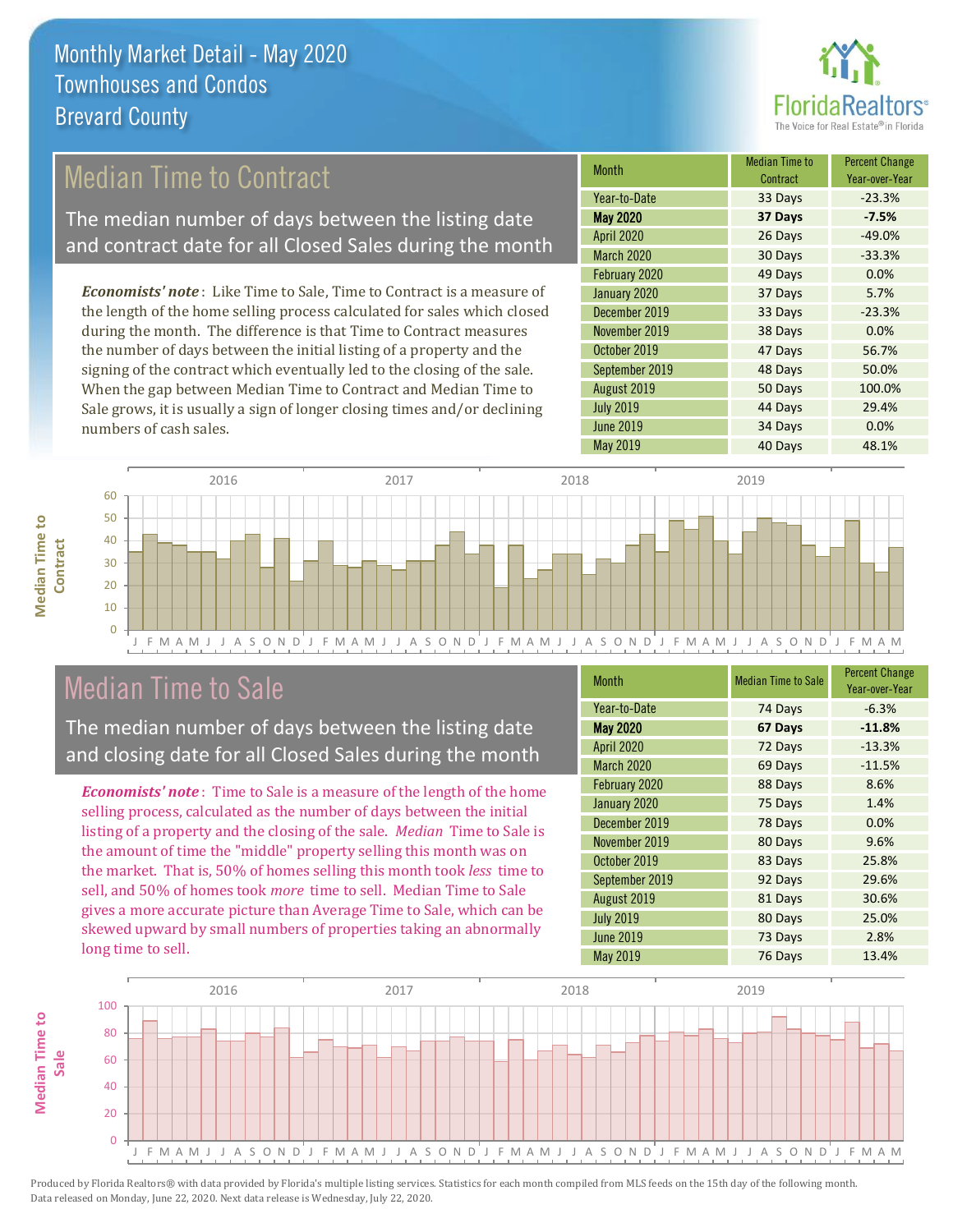distressed properties for sale.



| <b>New Pending Sales</b>                                                       | <b>Month</b>    | <b>New Pending Sales</b> | <b>Percent Change</b><br>Year-over-Year |
|--------------------------------------------------------------------------------|-----------------|--------------------------|-----------------------------------------|
|                                                                                | Year-to-Date    | 1.213                    | $-10.4%$                                |
| The number of listed properties that went under                                | <b>May 2020</b> | 268                      | $-1.1%$                                 |
| contract during the month                                                      | April 2020      | 159                      | $-43.0%$                                |
|                                                                                | March 2020      | 210                      | $-26.3%$                                |
|                                                                                | February 2020   | 286                      | 4.8%                                    |
| <b>Economists' note</b> : Because of the typical length of time it takes for a | January 2020    | 290                      | 17.9%                                   |
| sale to close, economists consider Pending Sales to be a decent                | December 2019   | 174                      | 15.2%                                   |
| indicator of potential future Closed Sales. It is important to bear in         | November 2019   | 248                      | 32.6%                                   |
| mind, however, that not all Pending Sales will be closed successfully.         | October 2019    | 267                      | 20.3%                                   |
| So, the effectiveness of Pending Sales as a future indicator of Closed         | September 2019  | 206                      | $-8.4%$                                 |

J F M A M J J A S O N D J F M A M J J A S O N D J F M A M J J A S O N D J F M A M J J A S O N D J F M A M  $\Omega$ 50 100 150 200 250 300 350 2016 2017 2017 2018 2019 2019

# New Listings

The number of properties put onto the market during the month

Sales is susceptible to changes in market conditions such as the availability of financing for homebuyers and the inventory of

*Economists' note* : New Listings tend to rise in delayed response to increasing prices, so they are often seen as a lagging indicator of market health. As prices rise, potential sellers raise their estimations of value—and in the most recent cycle, rising prices have freed up many potential sellers who were previously underwater on their mortgages. Note that in our calculations, we take care to not include properties that were recently taken off the market and quickly relisted, since these are not really *new* listings.

| <b>Month</b>      | <b>New Listings</b> | <b>Percent Change</b><br>Year-over-Year |
|-------------------|---------------------|-----------------------------------------|
| Year-to-Date      | 1,444               | $-11.8%$                                |
| <b>May 2020</b>   | 302                 | $-8.8%$                                 |
| <b>April 2020</b> | 203                 | $-34.3%$                                |
| <b>March 2020</b> | 298                 | $-4.8%$                                 |
| February 2020     | 292                 | $-5.8%$                                 |
| January 2020      | 349                 | $-6.7%$                                 |
| December 2019     | 230                 | 8.5%                                    |
| November 2019     | 281                 | 0.7%                                    |
| October 2019      | 324                 | 15.3%                                   |
| September 2019    | 217                 | $-19.9%$                                |
| August 2019       | 284                 | $-16.0%$                                |
| <b>July 2019</b>  | 282                 | 3.7%                                    |
| <b>June 2019</b>  | 337                 | 30.6%                                   |
| May 2019          | 331                 | $-8.6%$                                 |

May 2019 271 -7.2%

July 2019 **300** 19.5% June 2019 296 26.5%

August 2019 **269** 269 4.3%



Produced by Florida Realtors® with data provided by Florida's multiple listing services. Statistics for each month compiled from MLS feeds on the 15th day of the following month. Data released on Monday, June 22, 2020. Next data release is Wednesday, July 22, 2020.

**New Listings**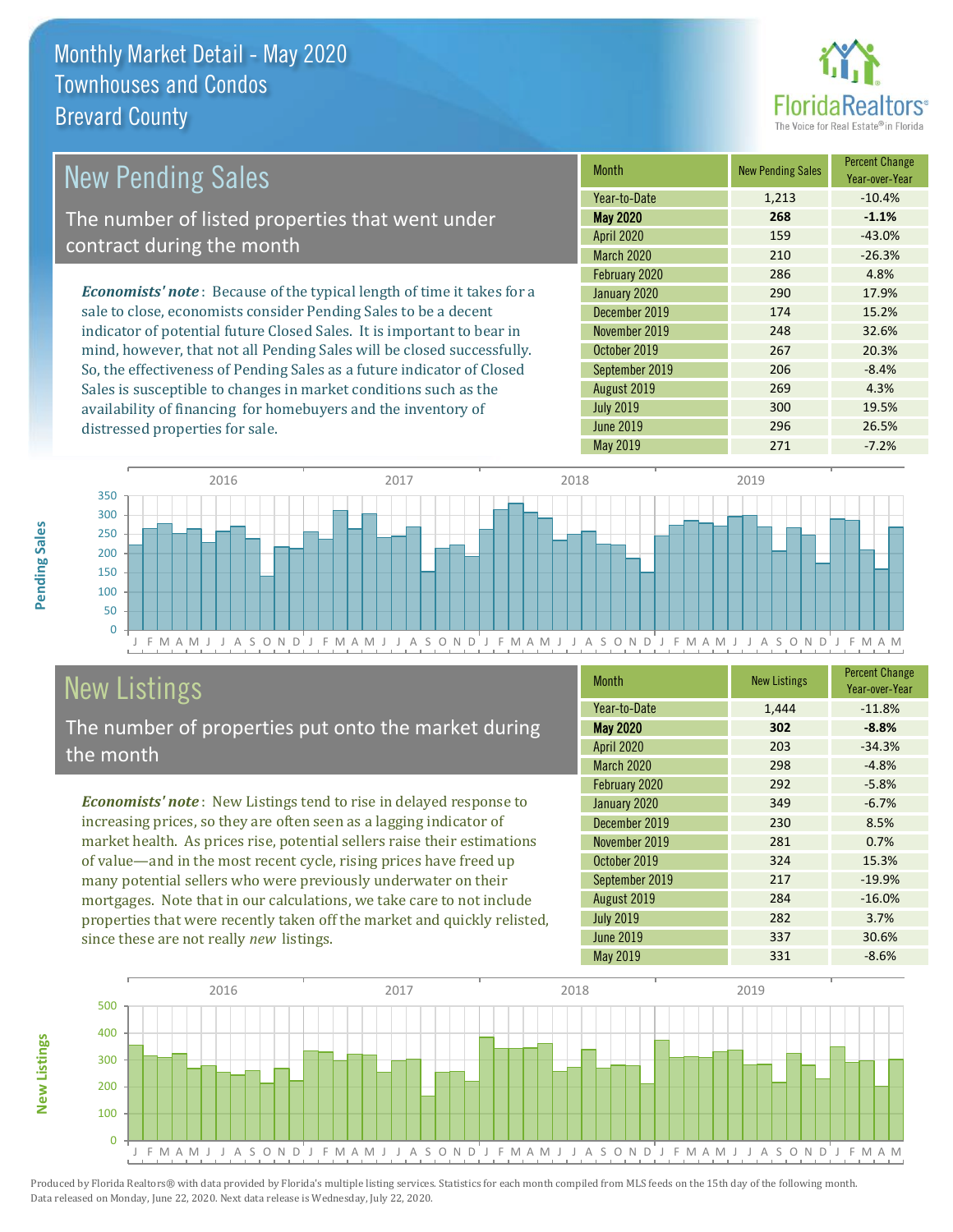

# Inventory (Active Listings) The number of property listings active at the end of the month

*Economists' note* : There are a number of ways to define and calculate Inventory. Our method is to simply count the number of active listings on the last day of the month, and hold this number to compare with the same month the following year. Inventory rises when New Listings are outpacing the number of listings that go off-market (regardless of whether they actually sell). Likewise, it falls when New Listings aren't keeping up with the rate at which homes are going off-market.

| <b>Month</b>             |  | Inventory | <b>Percent Change</b><br>Year-over-Year |
|--------------------------|--|-----------|-----------------------------------------|
| <b>YTD (Monthly Avg)</b> |  | 823       | $-12.4%$                                |
| <b>May 2020</b>          |  | 801       | $-11.8%$                                |
| <b>April 2020</b>        |  | 827       | $-8.3%$                                 |
| <b>March 2020</b>        |  | 852       | $-8.5%$                                 |
| February 2020            |  | 810       | $-16.2%$                                |
| January 2020             |  | 824       | $-16.7%$                                |
| December 2019            |  | 767       | $-15.2%$                                |
| November 2019            |  | 804       | $-10.5%$                                |
| October 2019             |  | 807       | $-4.6%$                                 |
| September 2019           |  | 797       | $-2.7%$                                 |
| August 2019              |  | 819       | 2.1%                                    |
| <b>July 2019</b>         |  | 853       | 10.9%                                   |
| <b>June 2019</b>         |  | 888       | 14.6%                                   |
| May 2019                 |  | 908       | 12.5%                                   |



## Months Supply of Inventory

An estimate of the number of months it will take to deplete the current Inventory given recent sales rates

*Economists' note* : MSI is a useful indicator of market conditions. The benchmark for a balanced market (favoring neither buyer nor seller) is 5.5 months of inventory. Anything higher is traditionally a buyers' market, and anything lower is a sellers' market. There is no single accepted way of calculating MSI. A common method is to divide current Inventory by the most recent month's Closed Sales count, but this count is a usually poor predictor of future Closed Sales due to seasonal cycles. To eliminate seasonal effects, we use the 12-month average of monthly Closed Sales instead.

| <b>Month</b>             | <b>Months Supply</b> | <b>Percent Change</b><br>Year-over-Year |
|--------------------------|----------------------|-----------------------------------------|
| <b>YTD (Monthly Avg)</b> | 3.0                  | $-26.8%$                                |
| <b>May 2020</b>          | 3.5                  | $-12.5%$                                |
| <b>April 2020</b>        | 3.5                  | $-10.3%$                                |
| March 2020               | 3.5                  | $-14.6%$                                |
| February 2020            | 3.3                  | $-21.4%$                                |
| January 2020             | 3.4                  | $-19.0%$                                |
| December 2019            | 3.2                  | $-15.8%$                                |
| November 2019            | 3.4                  | $-10.5%$                                |
| October 2019             | 3.5                  | $-2.8%$                                 |
| September 2019           | 3.4                  | $-2.9%$                                 |
| August 2019              | 3.5                  | 0.0%                                    |
| <b>July 2019</b>         | 3.7                  | 12.1%                                   |
| <b>June 2019</b>         | 3.9                  | 14.7%                                   |
| May 2019                 | 4.0                  | 14.3%                                   |

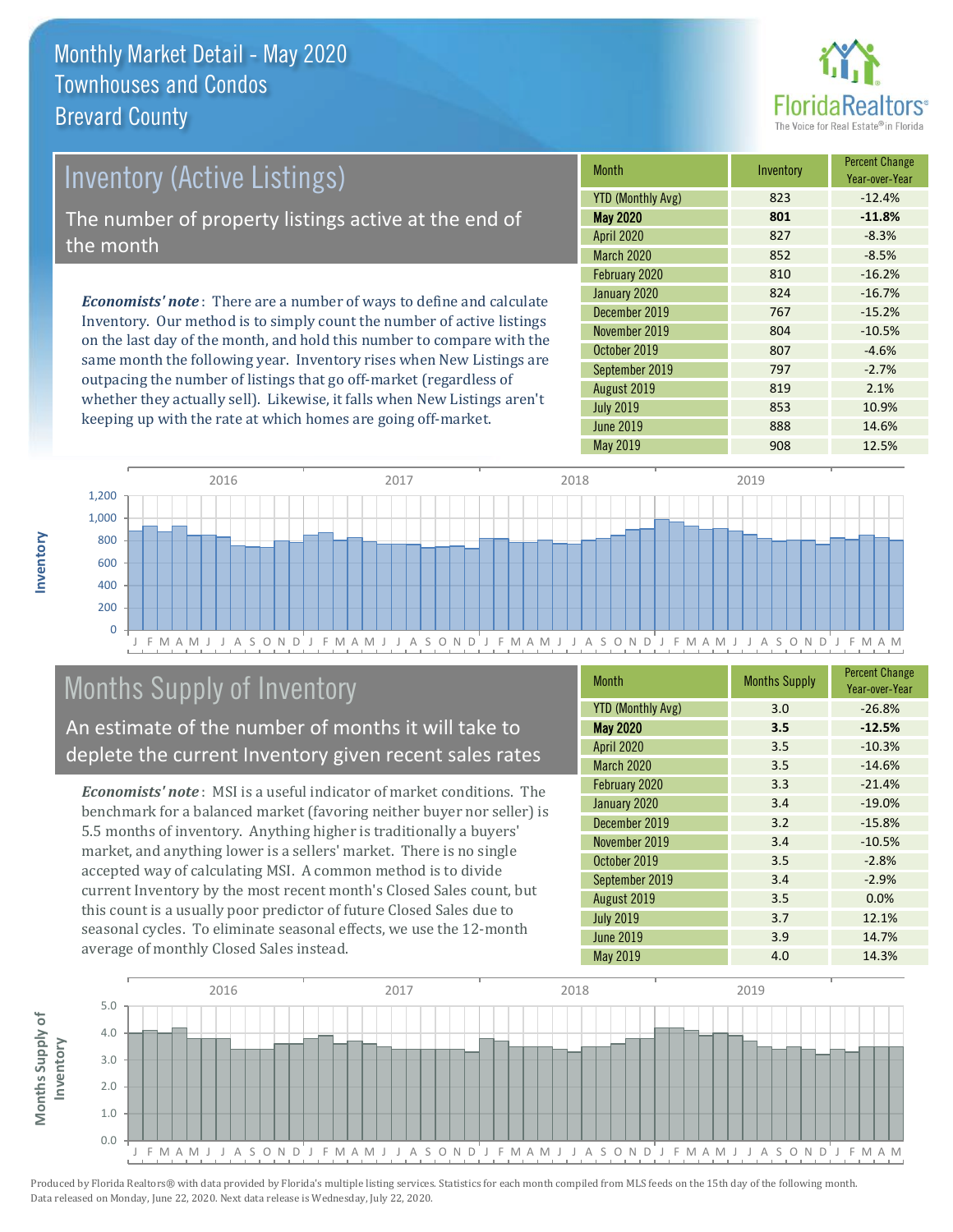

## *Economists' note:* Closed Sales are one of the simplest—yet most Closed Sales by Sale Price The number of sales transactions which closed during the month

important—indicators for the residential real estate market. When comparing Closed Sales across markets of different sizes, we recommend comparing the percent changes in sales rather than the number of sales. Closed Sales (and many other market metrics) are affected by seasonal cycles, so actual trends are more accurately represented by year-over-year changes (i.e. comparing a month's sales to the amount of sales in the same month in the previous year), rather than changes from one month to the next.





## Median Time to Contract by Sale Price The median number of days between the listing date and contract date for all Closed Sales during the month

*Economists' note* : Like Time to Sale, Time to Contract is a measure of the length of the home selling process calculated for sales which closed during the month. The difference is that Time to Contract measures the number of days between the initial listing of a property and the signing of the contract which eventually led to the closing of the sale. When the gap between Median Time to Contract and Median Time to Sale grows, it is usually a sign of longer closing times and/or declining numbers of cash sales.

| <b>Sale Price</b>     | Median Time to<br>Contract | <b>Percent Change</b><br>Year-over-Year |
|-----------------------|----------------------------|-----------------------------------------|
| Less than \$50,000    | 88 Days                    | 46.7%                                   |
| $$50,000 - $99,999$   | 21 Days                    | $-46.2%$                                |
| $$100,000 - $149,999$ | 17 Days                    | $-32.0%$                                |
| $$150,000 - $199,999$ | 42 Days                    | 20.0%                                   |
| \$200,000 - \$249,999 | 51 Days                    | $-10.5%$                                |
| \$250,000 - \$299,999 | 44 Days                    | $-10.2%$                                |
| \$300,000 - \$399,999 | 56 Days                    | $-29.1%$                                |
| \$400,000 - \$599,999 | 20 Days                    | $-70.1%$                                |
| \$600,000 - \$999,999 | 159 Days                   | 189.1%                                  |
| \$1,000,000 or more   | 20 Days                    | N/A                                     |



Produced by Florida Realtors® with data provided by Florida's multiple listing services. Statistics for each month compiled from MLS feeds on the 15th day of the following month. Data released on Monday, June 22, 2020. Next data release is Wednesday, July 22, 2020.

**Median Time to Contract**

**Median Time to Contract**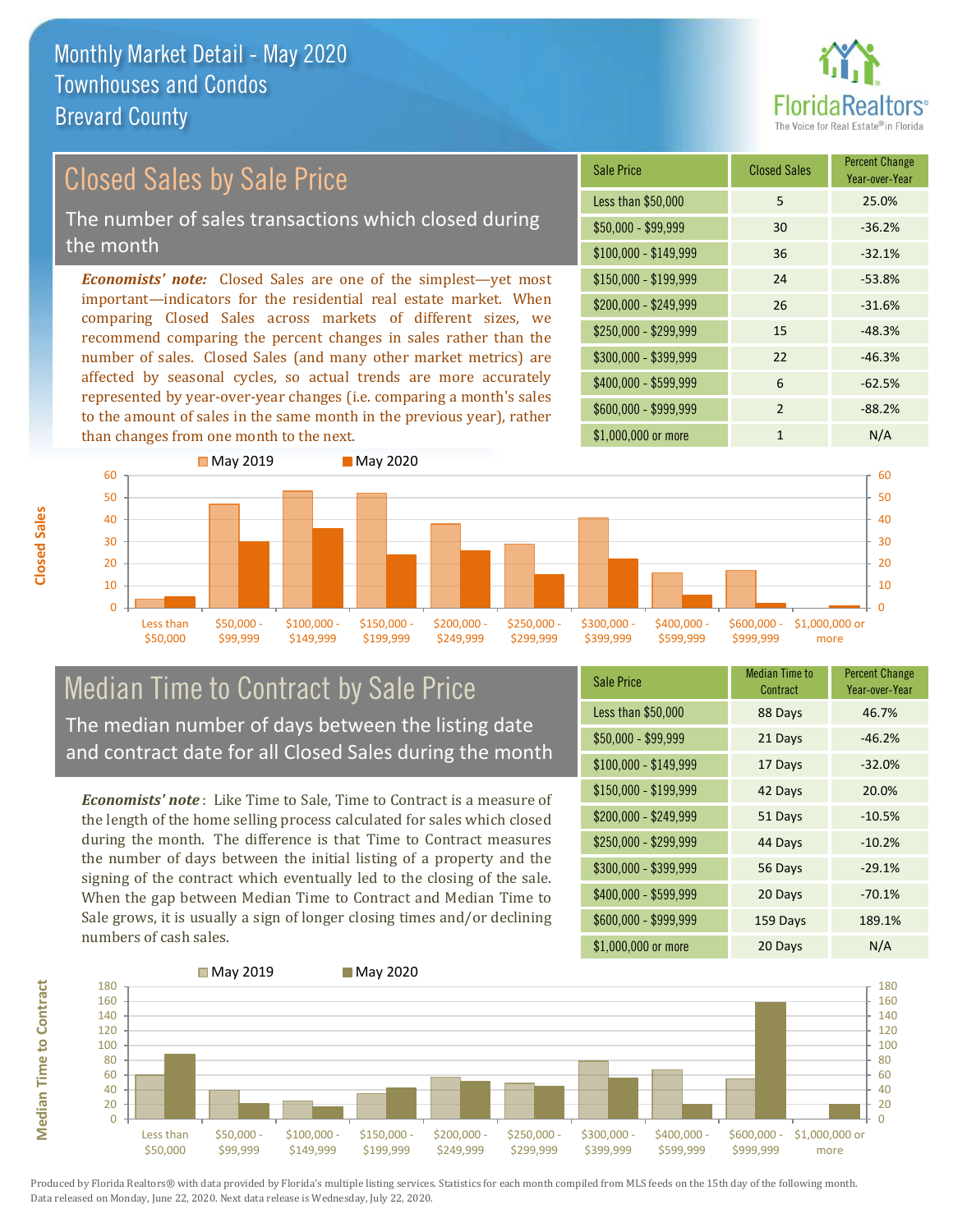

# New Listings by Initial Listing Price

The number of properties put onto the market during the month

*Economists' note:* New Listings tend to rise in delayed response to increasing prices, so they are often seen as a lagging indicator of market health. As prices rise, potential sellers raise their estimations of value—and in the most recent cycle, rising prices have freed up many potential sellers who were previously underwater on their mortgages. Note that in our calculations, we take care to not include properties that were recently taken off the market and quickly relisted, since these are not really *new* listings.





### Inventory by Current Listing Price The number of property listings active at the end of the month

*Economists' note* : There are a number of ways to define and calculate Inventory. Our method is to simply count the number of active listings on the last day of the month, and hold this number to compare with the same month the following year. Inventory rises when New Listings are outpacing the number of listings that go off-market (regardless of whether they actually sell). Likewise, it falls when New Listings aren't keeping up with the rate at which homes are going off-market.

| <b>Current Listing Price</b> | Inventory | <b>Percent Change</b><br>Year-over-Year |
|------------------------------|-----------|-----------------------------------------|
| Less than \$50,000           | $\Omega$  | $-100.0%$                               |
| $$50,000 - $99,999$          | 53        | $-17.2%$                                |
| $$100,000 - $149,999$        | 87        | $-33.6%$                                |
| $$150,000 - $199,999$        | 109       | $-18.7%$                                |
| \$200,000 - \$249,999        | 60        | $-38.8%$                                |
| \$250,000 - \$299,999        | 89        | $-12.7%$                                |
| \$300,000 - \$399,999        | 171       | 0.6%                                    |
| \$400,000 - \$599,999        | 127       | 6.7%                                    |
| \$600,000 - \$999,999        | 69        | $-2.8%$                                 |
| \$1,000,000 or more          | 36        | 260.0%                                  |



Produced by Florida Realtors® with data provided by Florida's multiple listing services. Statistics for each month compiled from MLS feeds on the 15th day of the following month. Data released on Monday, June 22, 2020. Next data release is Wednesday, July 22, 2020.

**Inventory**